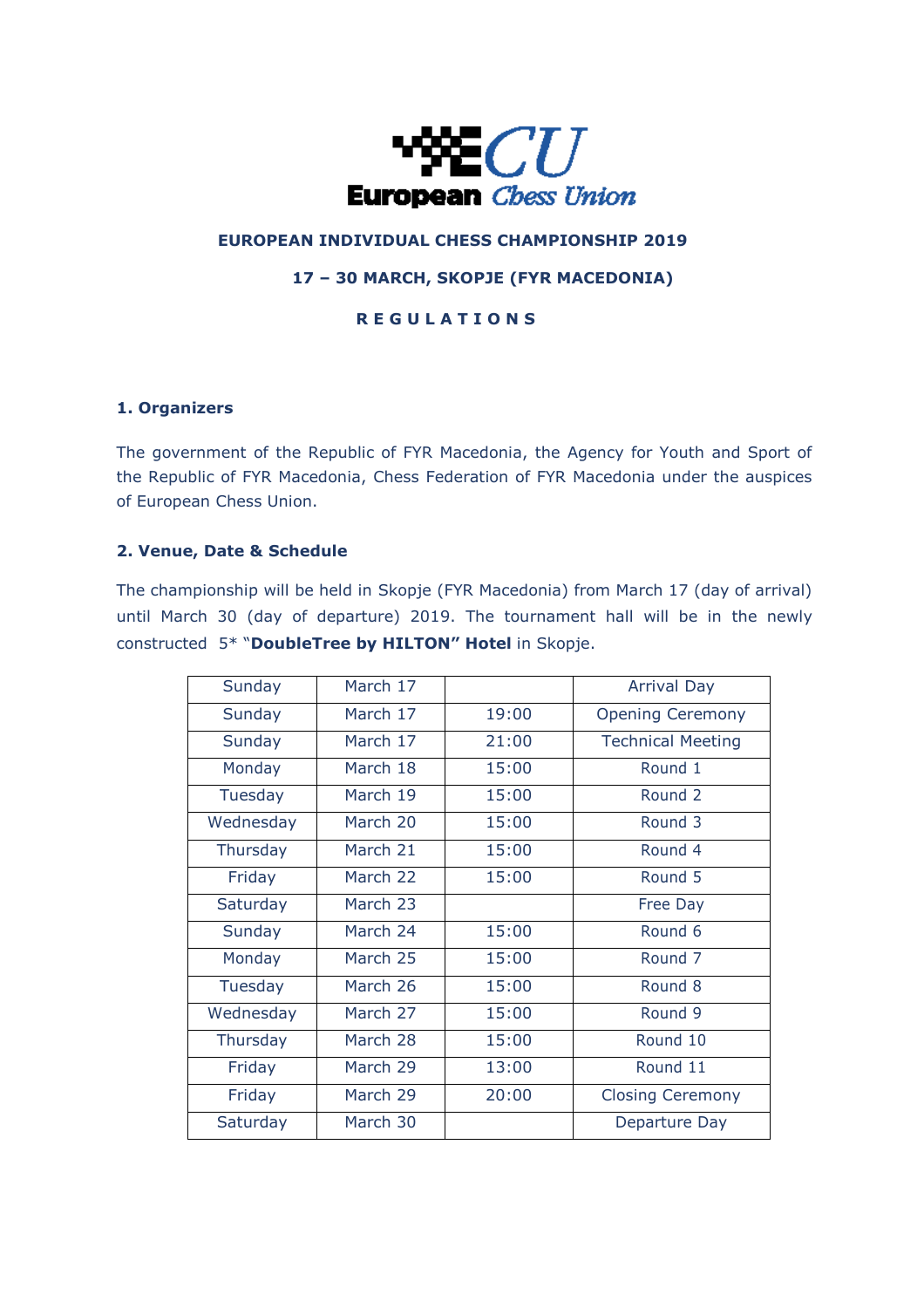### **3. Participation**

The European Individual Chess Championship is open to all players representing the Chess Federations that are members of the European Chess Union regardless of their title or rating. There is no limit to participants per federation. However, only national federations are permitted to send applications.

Players with FIDE ID registered in the Bulgarian Chess Federation can send applications of participation only individually and play under the ECU flag.

### **4. Registration**

- The deadline for registration is **February 17, 2019**. Prolongation of the registration may be possible for some federations if a very special reason is presented as justification for the delay.
- In order to ensure proper tournament standards, only ECU member-federations may present **complete** official registration form (see on the website) and send it to the contact person before the registration deadline **February 17, 2019**. Incomplete registrations will not be accepted.
- After the registration deadline, organizers reserve the right (according to FIDE regulations) to refuse late registrations, or if there is availability, a penalty of 100€ for each late registration will be charged.
- Each player must pay the amount of  $100 $\epsilon$  at the moment of their registration$ before **February 17, 2019.** This registration fee is compulsory and represents a confirmation of participation, otherwise the registration will be invalid and will not be accepted. This payment includes transportation from and to Skopje international airport, accreditation, identification badges, refreshments for participants and other organization costs.
- Each coach or accompanying person has to pay the registration fee of the 50€ if he or she wishes to receive the transportation services and the accreditation badges necessary for the playing halls and ceremonies.

### **5. ECU Fee**

- In accordance with the ECU regulations, GM, IM, FM, WGM, WIM, and WFM are required to pay a fee of 65€/person, while other players have to pay 130€/person as the entry fee. ECU issues invoices only to the national federations.
- According to the ECU regulations (Art. B.9.5.1), the entry fee shall be paid by the federations to ECU before or at the start of the competition. If the entry fee is not paid for a player until the end of round 2, this player will not be paired in subsequent rounds.

The ECU fees must be paid to the account of the European Chess Union: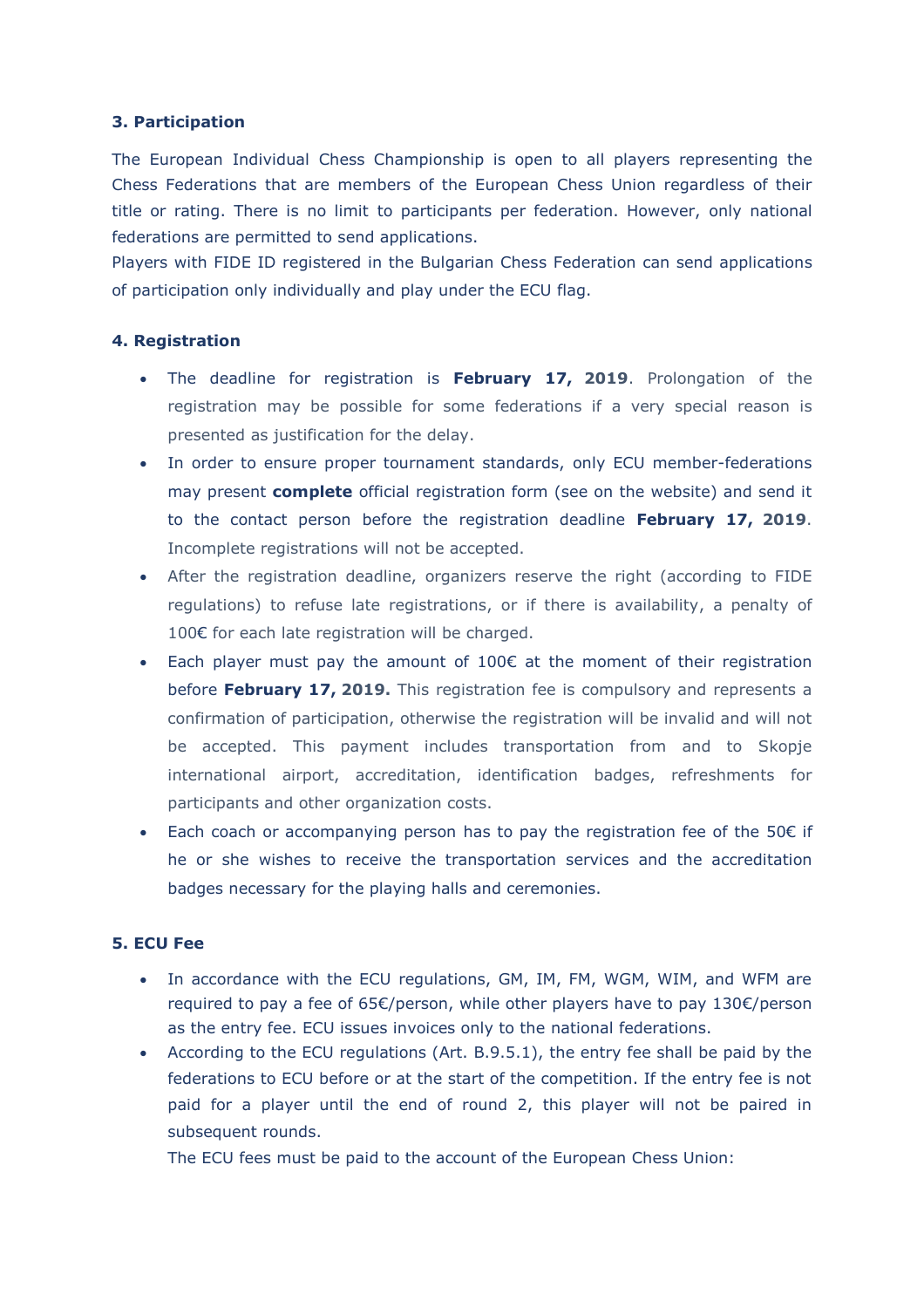Bank: Credit Suisse, Postfach 357, CH - 6301 Zug Account number: 1835105-42 Holder: European Chess Union National Bank Code: 4835 BIC: CRESCHZZXXX IBAN Code: CH3604835183510542000

## **6. Travel Information**

The organizer will provide transport services for all participants from Skopje International Airport to the official hotels – on March 16 and 17 as well as the departure transfer - on March 30, free of charge.

The organizer can provide transfers from other airports listed below, prices on request:

- Ohrid International Airport, approximately 3 hours driving,
- Prishtina International Airport (Kosovo), approximately 3 hours driving and
- Sofia International Airport (Bulgaria), approximately 5 hours driving.

Players and accompanying persons who prefer a private transport arrangement should clearly indicate this at the time of registration. They will be fully responsible for any problems experienced that may arise during their arrival or departure.

## **7. Hotel and Meals**

- The reservation will be done on the "first come, first served" basis.
- All players and accompanying persons, including coaches, are invited to stay in the official hotels of the European Individual Chess Championship.
- Reservations and payments for the official hotels must be made before **February 17, 2019** (registration deadline) **only via the organizer**.
- Accommodation with FB (breakfast, lunch & dinner), per person per day costs:

| <b>HOTEL</b>                        |      | <b>Single FB</b> | <b>Double FB</b> |
|-------------------------------------|------|------------------|------------------|
| Hotel "DoubleTree by HILTON" Skopje | $5*$ | 128 $\epsilon$   | $89 \in$         |
| Hotel "Russia & Spa" Skopje         | 4*   | 89 $\epsilon$    | $69 \in$         |
| Hotel "Stone Bridge" Skopje         | $5*$ | 106 €            | $84 \in$         |
| Hotel "Continental" Skopje          | 4*   | $89 \in$         | $62 \in$         |

## **8. Payments**

- **After the Registration form has been filled in, sent to the organizer and approved by the organizer, the national federations will receive invoices for bank payments. The invoices will contain all the necessary details for the bank payment.**
- The sender must pay all the bank commissions.

## **9. Qualifying & Prizes**

 The European Individual Chess Championship 2019 is a qualification event for the FIDE World Cup 2019. According to FIDE regulations and the decision of the ECU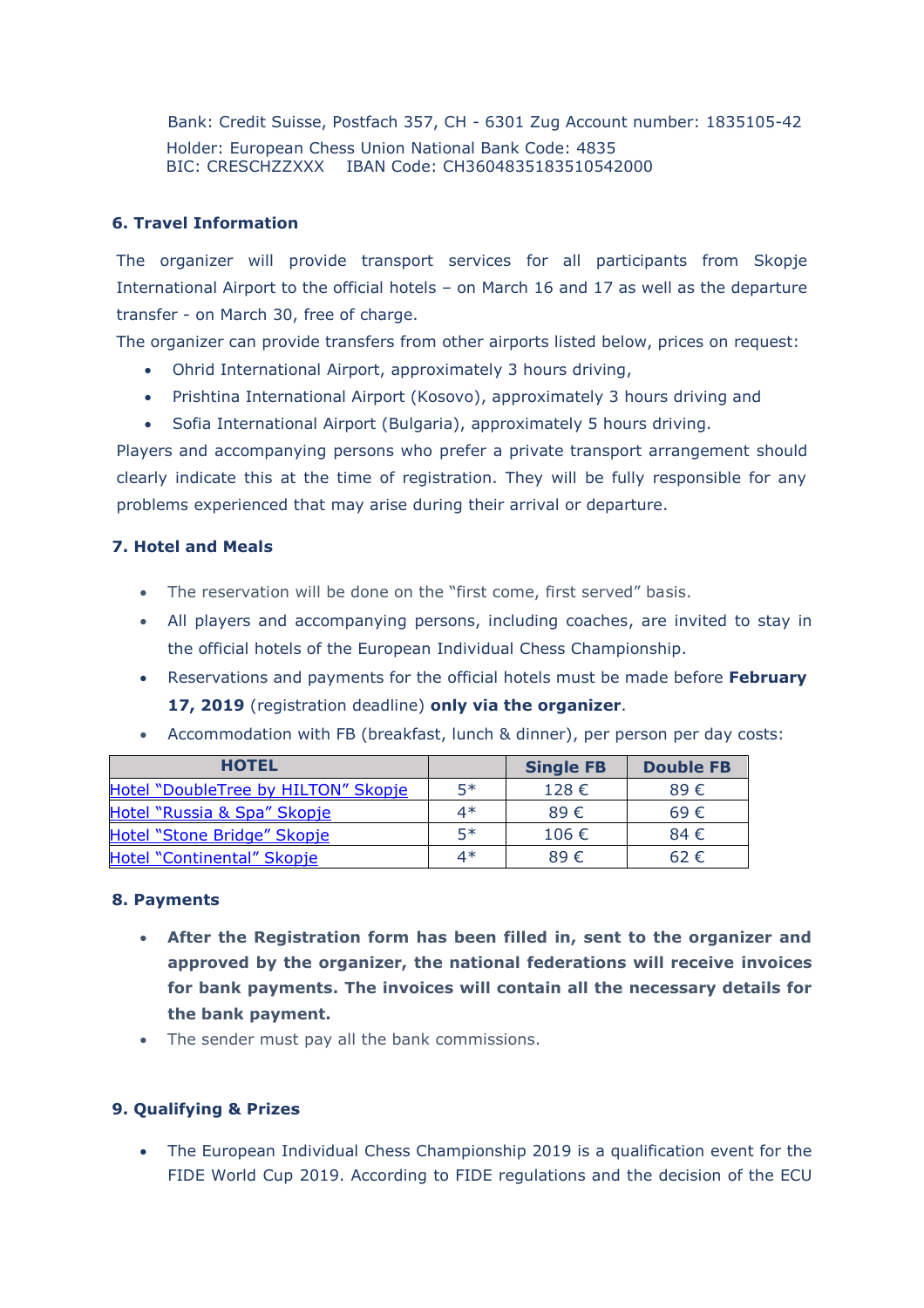Board, 22 players will qualify\*. In case of equal score the qualification will be determined according to the Article 11.

- According to Article 14.1.1 of the ECU Tournament Rules and Regulations, if one of the prize – winners is absent during the closing ceremony, his/her money prize will be reduced by 20% with a minimum of 100€.
- Total prize fund is 100 000€.

|  | <b>General Standings</b> |
|--|--------------------------|
|--|--------------------------|

| <b>Rank</b>    | <b>Prizes in Euros</b> |
|----------------|------------------------|
| 1              | 20 000                 |
| $\overline{2}$ | 15 000                 |
| 3              | 10 000                 |
| 4              | 7 000                  |
| 5              | 6 0 0 0                |
| 6              | 5 0 0 0                |
| 7              | 4 0 0 0                |
| 8              | 3 0 0 0                |
| 9              | 2 500                  |
| 10             | 2 500                  |
| 11             | 2 000                  |
| 12             | 2 000                  |
| 13             | 1 500                  |
| 14             | 1 500                  |
| 15             | 1 000                  |
| 16             | 1 000                  |
| 17             | 1 000                  |
| 18             | 1 000                  |
| 19             | 1 000                  |
| 20             | 1 000                  |

## **Special prizes**

Best male and female junior players under 18 years old, born 2001 or later.

| <b>Rank</b> | <b>Prizes in Euro</b> |
|-------------|-----------------------|
|             | 1 0 0 0               |
|             | 600                   |
|             | 400                   |

### **Seniors born before 31.12.1969**

| <b>Rank</b> | <b>Prizes in Euro</b> |
|-------------|-----------------------|
|             | 1 000                 |
|             | anr                   |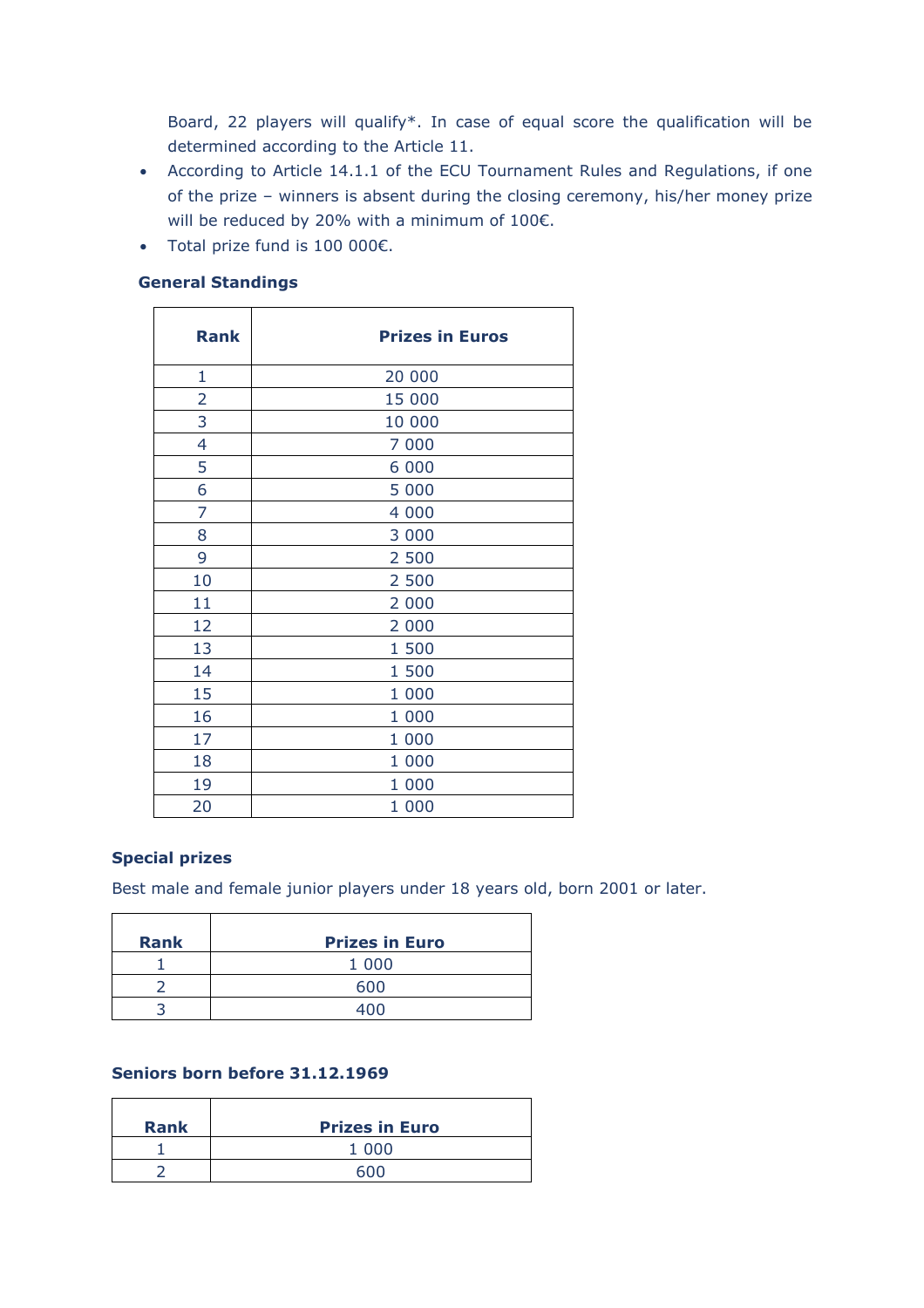| . . | - - |
|-----|-----|
|     |     |

#### **Best Female Player**

| <b>Rank</b> | <b>Prizes in Euro</b> |
|-------------|-----------------------|
|             | 1 0 0 0               |
|             | 600                   |
|             |                       |

### **Special Prize (ACP)**

According to the agreement between ACP and Organizing Committee there will be 6 additional prizes (1000€ each prize, 6000€ in total) for the 6 highest-placed ACP Premium Members, who did not win a higher prize in the EICC.

- A player can win one prize only, the highest one. According to Article D.4.5 of the ECU Tournament Rules and Regulations, the money prizes will be equally shared among the players with the same score for the general standings' prizes.
- The special prizes will not be shared but will be awarded according the tiebreaks criteria.
- The money prizes will be transferred to the ECU bank account by the Chess Federation of FYR of Macedonia and then ECU will transfer the funds to the award players' bank accounts.

\*Under the current FIDE regulations for the World Cup. FIDE is the only responsible body for the qualification spots.

## **10. Tie-Break System**

The order of players that finish with the same number of points shall be determined by application of the tie-breaking criteria according the FIDE WCC regulations applying for all qualification events and then the ECU regulations.

## **11. System & Rate of Play**

The championship will be played according to the Swiss system in accordance with the ECU Tournament Rules and FIDE Rules of Chess. The playing time will be 90 minutes for 40 moves plus 30 minutes for the rest of the game with an increment of 30 seconds per move, starting from move one. Default time is 15 minutes for each round.

#### **12. Additional Regulations**

Flash photography may be taken only in the first ten minutes of each round. Only the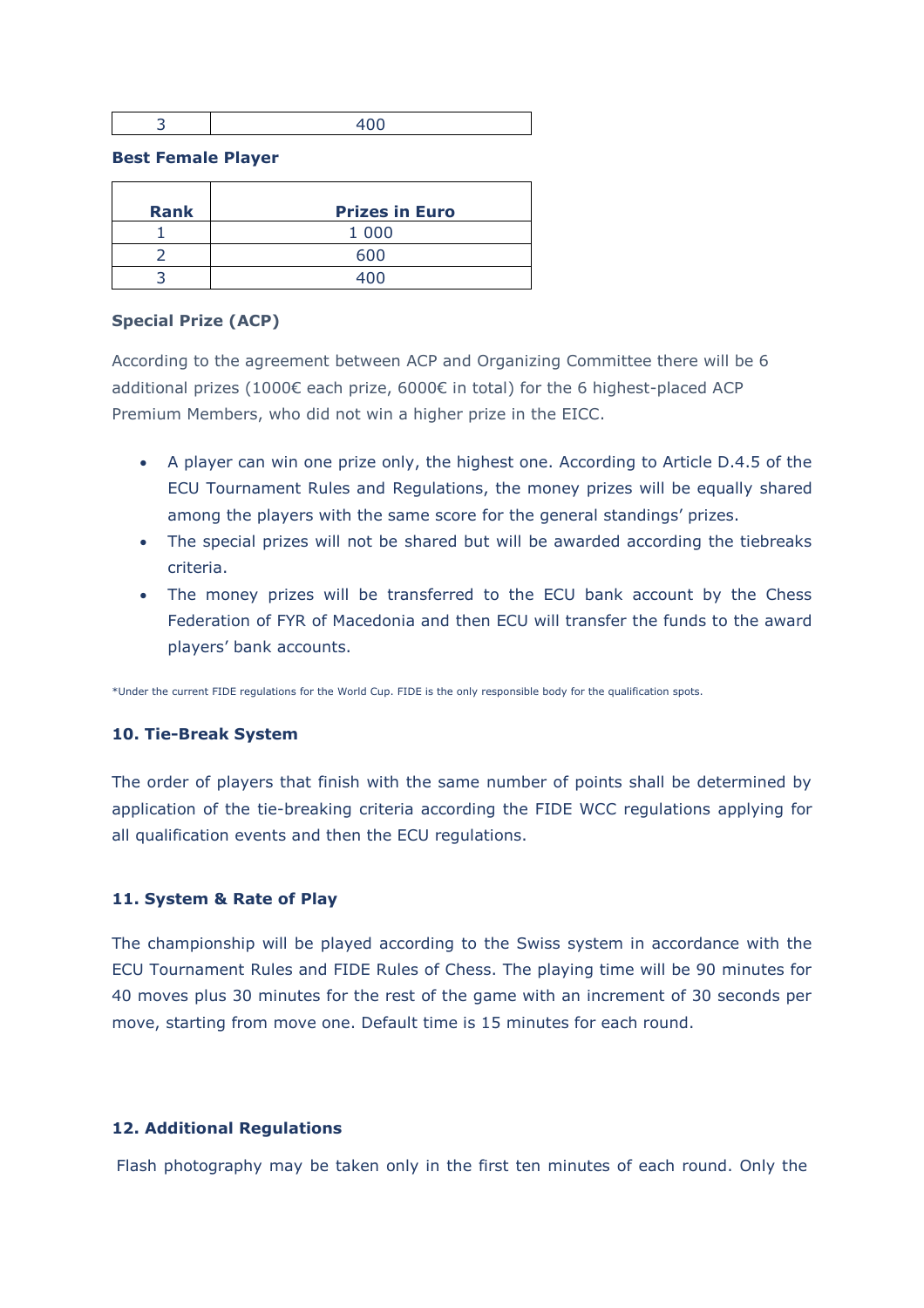players and arbiters shall be allowed in the actual playing area.

Players are not allowed to enter the closed area of the top boards if they don't play there themselves. As long as the game is in progress a player may talk only to an arbiter or with his opponent as permitted by the Laws of Chess.

Players are not allowed to eat at the chessboard during the games.

**[The ECU Dress Code](http://www.europechess.org/regulations/tournament-regulations/general-tournament-regulations/b-13-dress-code-for-the-participants-and-the-officials-excluding-youth-championships/)** as in detail described in the ECU regulations, (shorts, caps, slippers, sun glasses, hats-except for religious reasons etc. are not allowed). the [ECU anti-cheating guidelines,](http://www.europechess.org/regulations/tournament-regulations/european-anti-cheating-rules/) the [FIDE Code of Ethics](https://www.fide.com/fide/handbook.html?id=9&view=category) and the ECU Fair Play [Code](http://www.europechess.org/regulations/tournament-regulations/european-fair-play/) are valid for all the European Championships and all players, arbiters, organisers & participants shall follow these regulations.

#### **13. Appeals Procedure**

Protests against decisions of the Chief Arbiter must be submitted in written form to the Chairman of the Appeals Committee within one hour after completion of the playing session.

The protest must be accompanied with the sum of  $200\epsilon$  as a deposit from the signatory. If the appeal is granted, the sum shall be returned immediately. If the appeal is refused, the deposit is forfeited to the European Chess Union. The appeal has to be lodged by the player. The decisions of the Appeals Committee are final.

#### **14. Arbiters & Appeals Committee**

The name of the Chief Arbiter, Deputy Arbiters and the Members of the Appeal Committee will be announced by the ECU not later than February 20, 2019.

#### **15. Medical Service**

During the tournament there will be Medical Services according to the FIDE Tournament Regulations. Players have to insure themselves against health risks and accidents for the period of the championship.

### **16. Local Information**

- $\checkmark$  The standard voltage in Macedonia is 220 Volts.
- $\checkmark$  The local currency is the Macedonian denar. 1 $\epsilon$  = 61,50 denars

#### **17. Visa Information**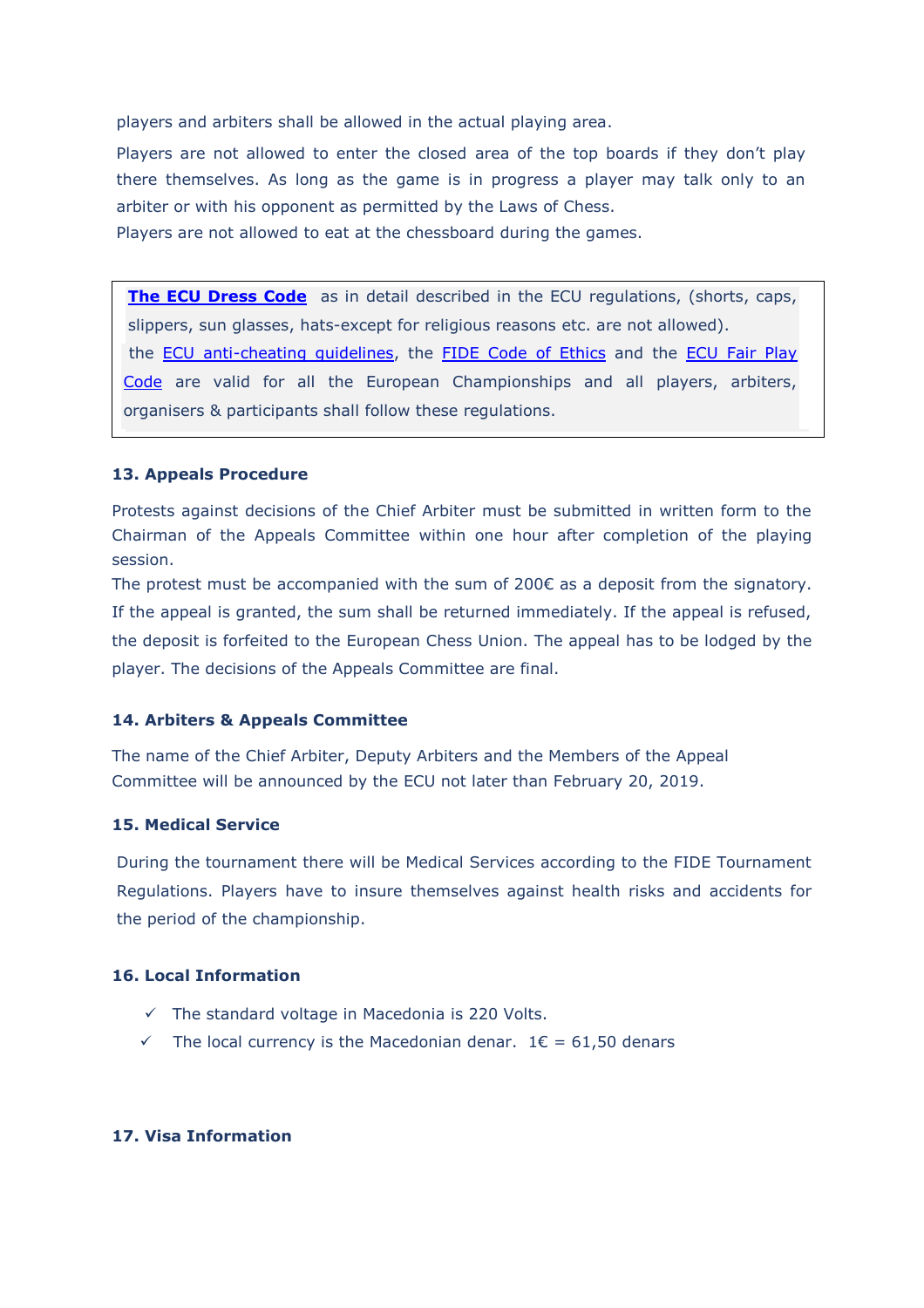**Citizens of the following countries are not required to have entry visa for the Republic of Macedonia:**

- **EU member countries and signatories of the Schengen Agreement** have the right to enter the Republic of Macedonia with a valid ID card.
- **Third countries with permanent stay in an EU member country or signatory country of the Schengen Agreement** may stay in the Republic of Macedonia for up to 15 (fifteen) days upon every entry to the territory of the Republic of Macedonia, and the total amount of the subsequent stays in the Republic of Macedonia must not be longer than 3 (three) months within a sixmonths period, starting from the date of the first entry.
- **Third countries with multiple entry short stay Schengen visa type C valid at least 5 (five) days beyond the intended stay in the Republic of Macedonia,** may stay in the Republic of Macedonia for up to 15 (fifteen) days upon every entry to the territory of the Republic of Macedonia, and the total amount of the subsequent stays in the Republic of Macedonia must not be longer than 3 (three) months within a six-months period, starting from the date of the first entry.
- **Third country nationals with a valid British, Canadian or U.S. visa with a validity date at least 5 (five) days beyond the intended period of stay in the Republic of Macedonia** can stay in the Republic of Macedonia for up to 15 (fifteen) days at any given entry on the territory of the Republic of Macedonia while the total duration of consecutive stays in the Republic of Macedonia must not exceed 3 (three) months in any six-month period calculated from the day of first entry.
- **Citizens of Albania, Bosnia and Hercegovina, Israel, Kosovo, Montenegro, Moldova, Serbia.**
- **For citizens of Russian Federation, Ukraine, Azerbaijan,** In the period from March 16, 2018 to March 15, 2019, visas shall not be required for stays of up to three months in each six-month period. It is expected that the Government of the Republic of Macedonia will again adopt such a decision for the period of March 16, 2019 to March 15, 2020.

**Players needing visas (citizens of Armenia, Georgia, Belarus)**, are requested to contact the Organizing Committee before February 1, 2019 and apply on time to the respective Macedonian embassy. The Organizing Committee will provide invitation and required confirmation of booking in the official hotel after the necessary payments. The Organizing Committee has no responsibility for late or incomplete applications. For additional information on VISA issue, please contact: